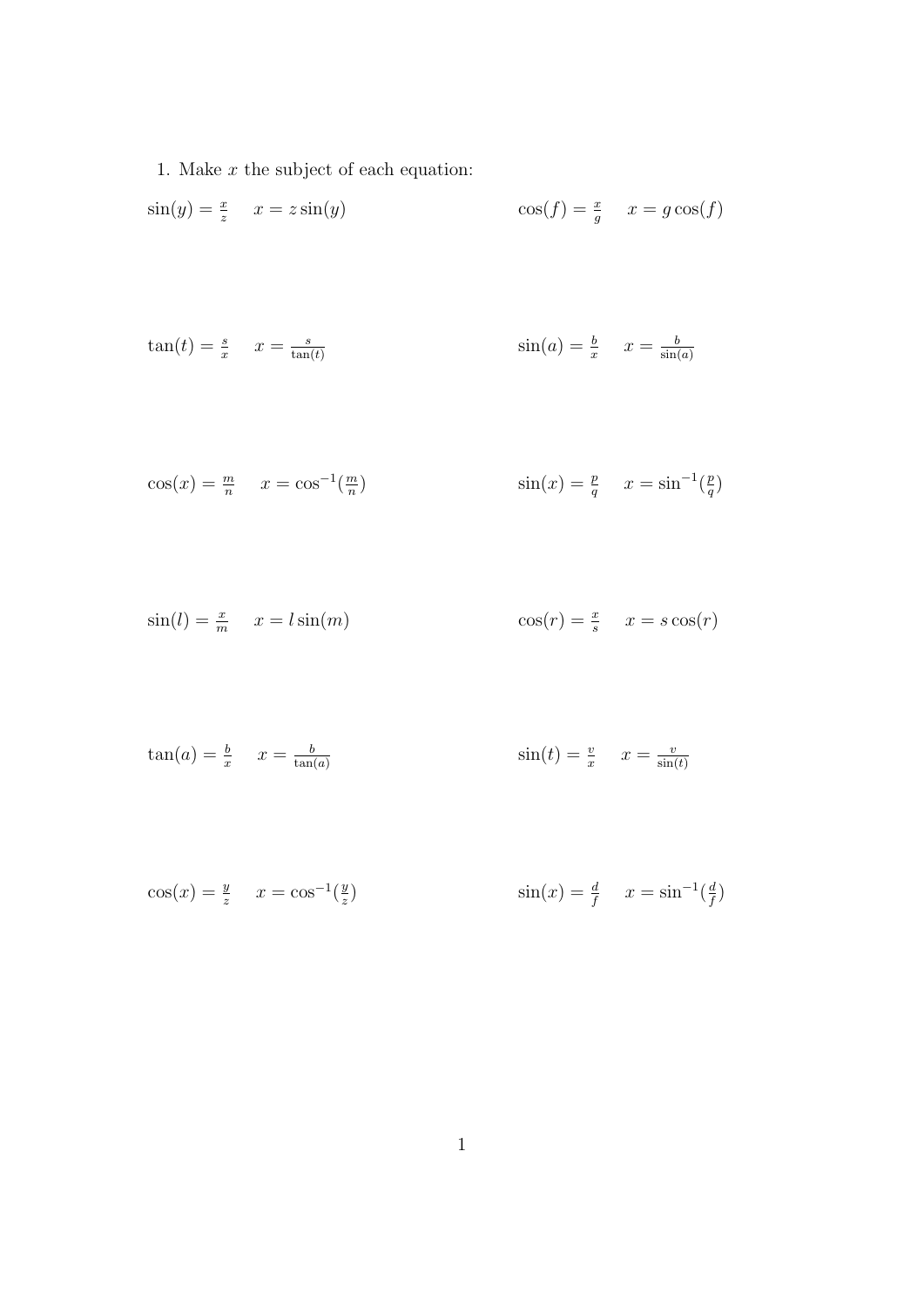2. Make  $x$  the subject of each equation:

$$
\sin(40) = \frac{x}{12} \quad x = 12\sin(40) \qquad \tan(20) = \frac{x}{2} \quad x = 2\tan(20)
$$

$$
\tan(75) = \frac{h}{x} \quad x = \frac{h}{\tan(75)} \qquad \cos(55) = \frac{p}{x} \quad x = \frac{p}{\cos(55)}
$$

$$
\cos(a) = \frac{x}{4} \quad x = 4\cos(a) \qquad \qquad \tan(87) = \frac{x}{v} \quad x = v\tan(87)
$$

$$
\sin(60) = \frac{x}{14} \quad x = 14\sin(60) \qquad \cos(45) = \frac{y}{x} \quad x = \frac{y}{\cos(45)}
$$

$$
sin(70) = \frac{x}{w}
$$
  $x = w sin(70)$   $tan(15) = \frac{4}{x}$   $x = \frac{4}{tan(15)}$ 

$$
\cos(21) = \frac{x}{65} \quad x = 65 \cos(21) \qquad \tan(17) = \frac{x}{5} \quad x = 5 \tan(17)
$$